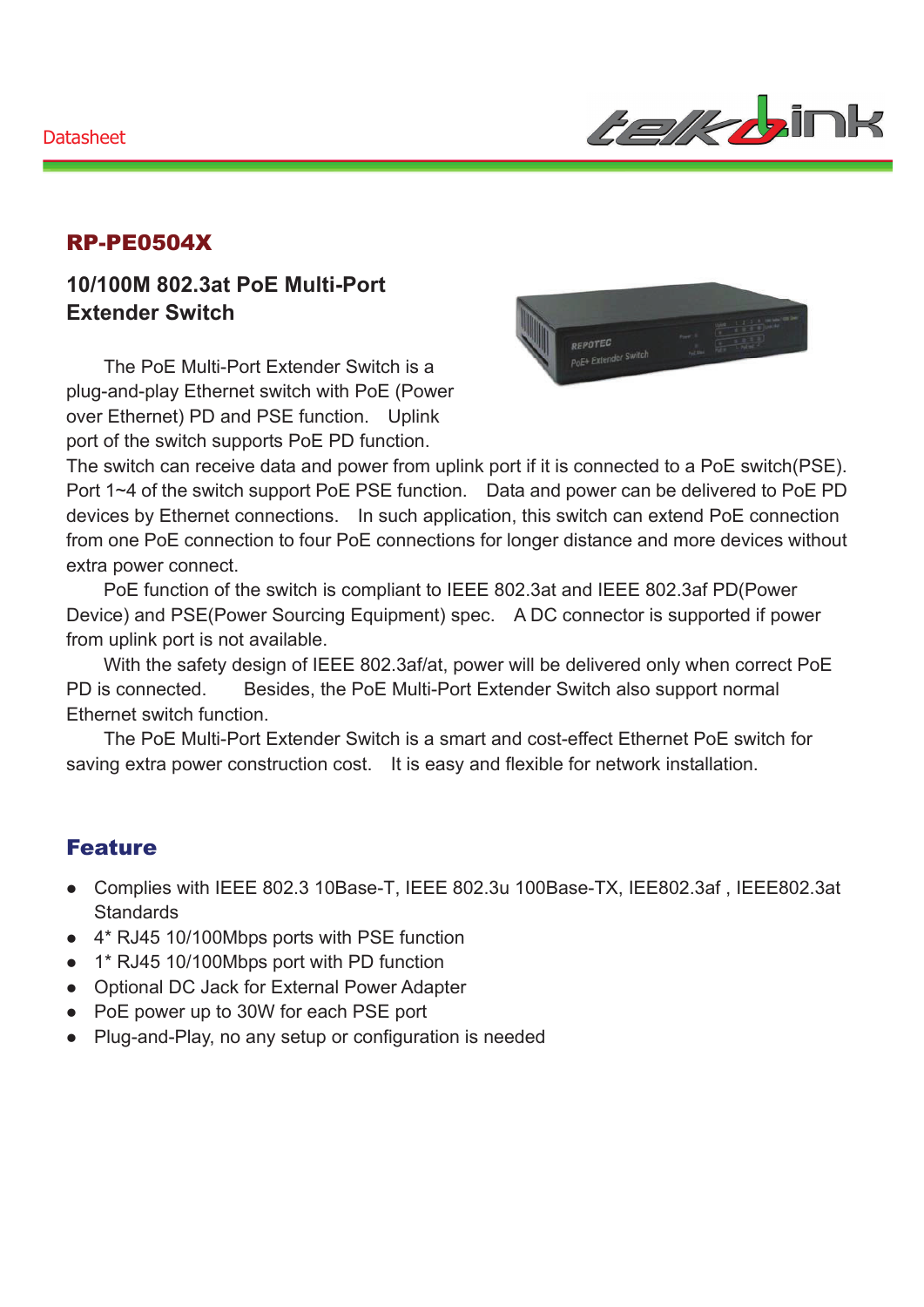# Specification

| <b>Standards</b>               | IEEE802.3(10BaseT Ethernet),<br>$\bullet$                                     |
|--------------------------------|-------------------------------------------------------------------------------|
|                                | IEEE802.3u(100Base Fast Ethernet),<br>$\bullet$                               |
|                                | IEEE802.3af, IEEE802.3at<br>$\bullet$                                         |
| Interface                      | 5* RJ45 ports, with 10/100Mbps,<br>$\bullet$                                  |
|                                | Auto-negotiation and Auto MDI/MDIX<br>$\bullet$                               |
| <b>Filter &amp; Forwarding</b> | 10Mbps: 14,880 pps per port<br>$\bullet$                                      |
| <b>Rate</b>                    | 100Mbps: 148,800 pps per port<br>$\bullet$                                    |
| <b>Transmission method</b>     | Store-and-forward<br>$\bullet$                                                |
| <b>Packet Buffer</b>           | 384K bits<br>$\bullet$                                                        |
| <b>Mac Table Size</b>          | 2K<br>$\bullet$                                                               |
| <b>Max Packet Size</b>         | 1536 Bytes<br>$\bullet$                                                       |
| <b>PD Port</b>                 | 25Watts Max.<br>$\bullet$                                                     |
| <b>PSE Ports</b>               | 30 Watts Max.<br>$\bullet$                                                    |
| <b>PoE Power Budget</b>        | if Powered by Uplink port with 802.3at connection, allow 22W for<br>$\bullet$ |
|                                | <b>PSE</b> function                                                           |
|                                | if Powered by Uplink port with 802.3af connection, allow 10W for<br>$\bullet$ |
|                                | <b>PSE</b> function                                                           |
|                                | if Powered by DC power adapter (optional accessory), allow                    |
|                                | 90W for PSE function                                                          |
| <b>Power PIN Assignment</b>    | PSE Ports: 1/2(-), 3/6(+)<br>$\bullet$                                        |
|                                | PD port: Type A or Type B<br>$\bullet$                                        |
| <b>PoE Features</b>            | Power Management: consumption mode<br>$\bullet$                               |
|                                | Circuit protection<br>$\bullet$                                               |
|                                | Over current protection<br>$\bullet$                                          |
| <b>LED Display</b>             | Per Port: Link/Act, PoE in(Uplink) / PoE out(1~4)<br>$\bullet$                |
|                                | Per Device: Power, PoE Max.<br>$\bullet$                                      |
| <b>Power Consumption</b>       | 4 Watt Max. (without PoE power delivering)<br>$\bullet$                       |
| <b>Power Supply</b>            | Optional External Power Adapter 48 ~ 57 VDC<br>$\bullet$                      |
| <b>Environment</b>             | Operating temperature : 0°C to 50°C<br>$\bullet$                              |
|                                | Operating Humidity: 10% to 90% (Non-Condensing)<br>$\bullet$                  |
| <b>Dimension</b>               | 140 * 86 * 24 mm<br>$\bullet$                                                 |
| <b>Certification</b>           | FCC, CE<br>$\bullet$                                                          |